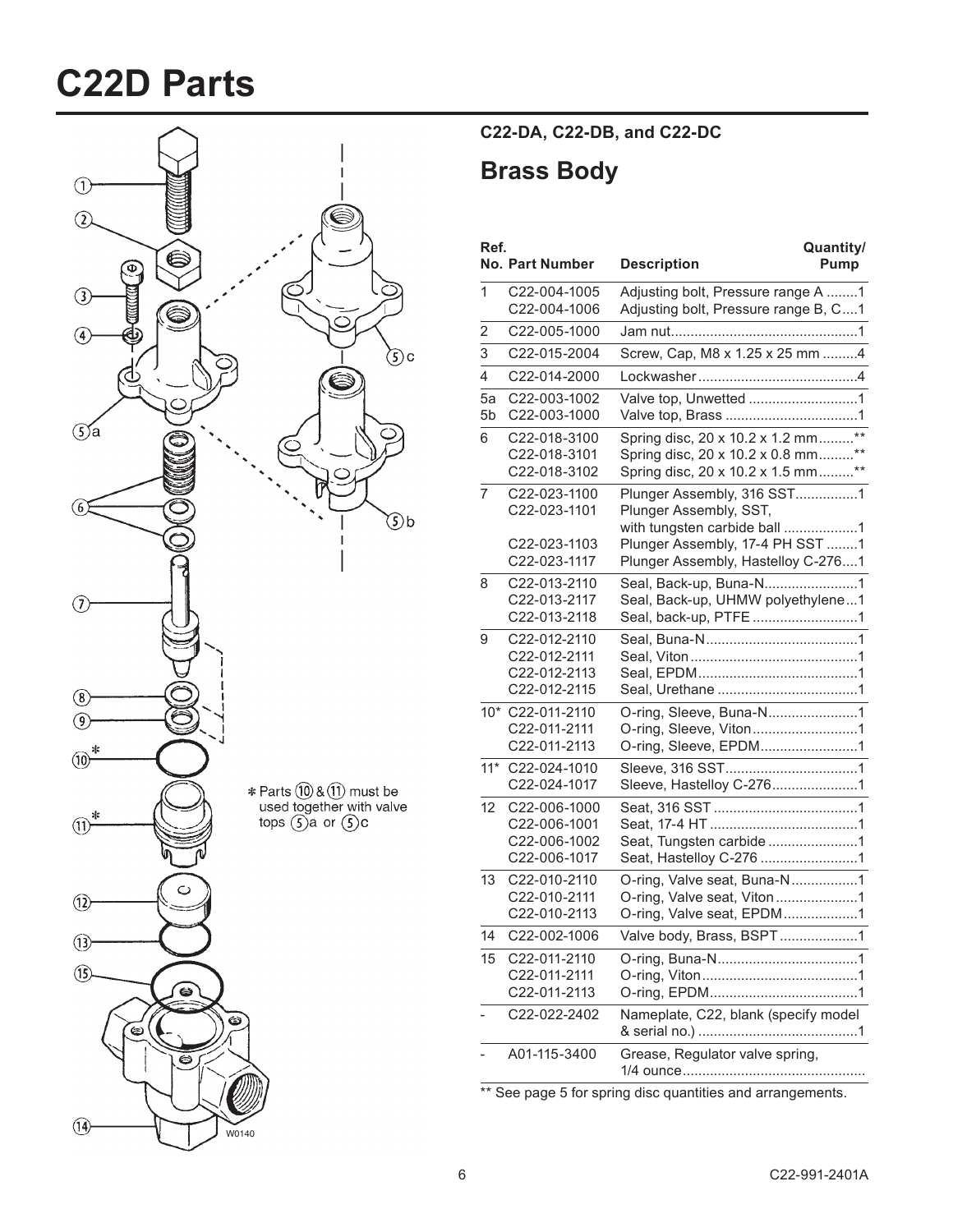## **C22D Parts**

**C22\*DA,\$C22\*DB,\$and\$C22\*DC**

### **Stainless Steel Body Nickel Alloy Body**

| Ref.  | <b>No. Part Number</b>                                       | Quantity/<br><b>Description</b><br>Pump                                                                     |
|-------|--------------------------------------------------------------|-------------------------------------------------------------------------------------------------------------|
| 1     | C22-004-1005<br>C22-004-1006                                 | Adjusting bolt, Pressure range A 1<br>Adjusting bolt, Pressure range B, C1                                  |
| 2     | C22-005-1000                                                 |                                                                                                             |
| 3     | C22-015-2004                                                 | Screw, Cap, M8 x 1.25 x 25 mm 4                                                                             |
| 4     | C22-014-2000                                                 |                                                                                                             |
| 5a    | C22-003-1002                                                 | Valve top, Nonwetted 1                                                                                      |
| 6     | C22-018-3100<br>C22-018-3101<br>C22-018-3102                 | Spring disc, 20 x 10.2 x 1.2 mm**<br>Spring disc, 20 x 10.2 x 0.8 mm**<br>Spring disc, 20 x 10.2 x 1.5 mm** |
| 7     | C22-023-1000<br>C22-023-1001                                 | Plunger Assembly, 316 SST1<br>Plunger Assembly, SST,<br>with tungsten carbide ball 1                        |
|       | C22-023-1003<br>C22-023-1007                                 | Plunger Assembly, 17-4 PH SST 1<br>Plunger Assembly, Hastelloy C-2761                                       |
| 8     | C22-013-2110<br>C22-013-2117<br>C22-013-2118                 | Seal, Back-up, Buna-N1<br>Seal, Back-up, UHMW polyethylene1<br>Seal, Back-up, PTFE1                         |
| 9     | C22-012-2110<br>C22-012-2111<br>C22-012-2113<br>C22-012-2115 |                                                                                                             |
| $10*$ | C22-016-2110<br>C22-016-2111<br>C22-016-2113                 | O-ring, Sleeve, Buna-N1<br>O-ring, Sleeve, Viton1<br>O-ring, Sleeve, EPDM1                                  |
| $11*$ | C22-024-1010<br>C22-024-1017                                 | Sleeve, Hastelloy C-2761                                                                                    |
| 12    | C22-006-1000<br>C22-006-1001<br>C22-006-1002<br>C22-006-1017 | Seat, Tungsten carbide 1<br>Seat, Hastelloy C-276 1                                                         |
| 13    | C22-010-2110<br>C22-010-2111<br>C22-010-2113                 | O-ring, Valve seat, Buna-N1<br>O-ring, Valve seat, Viton1<br>O-ring, Valve seat, EPDM1                      |
| 14    | C22-002-1004<br>C22-002-1018                                 | Valve body, 316 SST, BSPT1<br>Valve body, Nickel alloy                                                      |
| 15    | C22-011-2110<br>C22-011-2111<br>C22-011-2113                 |                                                                                                             |
|       | C22-022-2402                                                 | Nameplate, C22, blank (specify model                                                                        |
|       | A01-115-3400                                                 | Grease, Regulator valve spring,                                                                             |

\*\* See page 5 for spring disc quantities and arrangements.

### **C22\*DE**

## **Brass Body Stainless Steel Body Nickel Alloy Body**

| Ref.           | <b>No. Part Number</b>                       | Quantity/<br><b>Description</b><br>Pump                                                             |
|----------------|----------------------------------------------|-----------------------------------------------------------------------------------------------------|
| 1              | C22-004-1008                                 | Adjusting bolt, Pressure range E 1                                                                  |
| $\overline{2}$ | C22-005-1000                                 |                                                                                                     |
| 3              | C22-015-2014                                 | Screw, Cap, M8 x 1.25 x 25 mm 4                                                                     |
| 4              | C22-014-2000                                 |                                                                                                     |
| 5c             | C22-003-1003                                 | Valve top, Non-wetted, 172 bar1                                                                     |
| 6              | C22-018-3102                                 | Spring disc, 20 x 10.2 x 1.5 mm21                                                                   |
| $\overline{7}$ | C22-023-1000<br>C22-023-1003<br>C22-023-1007 | Plunger Assembly, 316 SST1<br>Plunger Assembly, 17-4 PH SST 1<br>Plunger Assembly, Hastelloy C-2761 |
| 8              | C22-013-2110<br>C22-013-2118                 | Seal, Back-up, Buna-N1<br>Seal, Back-up, PTFE1                                                      |
| 9              | C22-012-2110<br>C22-012-2111                 |                                                                                                     |
|                | 10* C22-016-2110<br>C22-016-2111             | O-ring, Sleeve, Buna-N1<br>O-ring, Sleeve, Viton1                                                   |
| $11*$          | C22-024-1010<br>C22-024-1017                 | Sleeve, Hastelloy C-2761                                                                            |
| 12             | C22-006-1000<br>C22-006-1001<br>C22-006-1017 | Seat, Hastelloy C-276 1                                                                             |
| 13             | C22-010-2110<br>C22-010-2111                 | O-ring, Valve seat, Buna-N1<br>O-ring, Valve seat, Viton 1                                          |
| 14             | C22-002-1006<br>C22-002-1004<br>C22-002-1018 | Valve body, Brass, BSPT1<br>Valve body, 316 SST, BSPT1<br>Valve body, Nickel alloy                  |
| 15             | C22-011-2110<br>C22-011-2111                 |                                                                                                     |
|                | C22-022-2402                                 | Nameplate, C22, blank (specify model                                                                |
|                | A01-115-3400                                 | Grease, Regulator valve spring,                                                                     |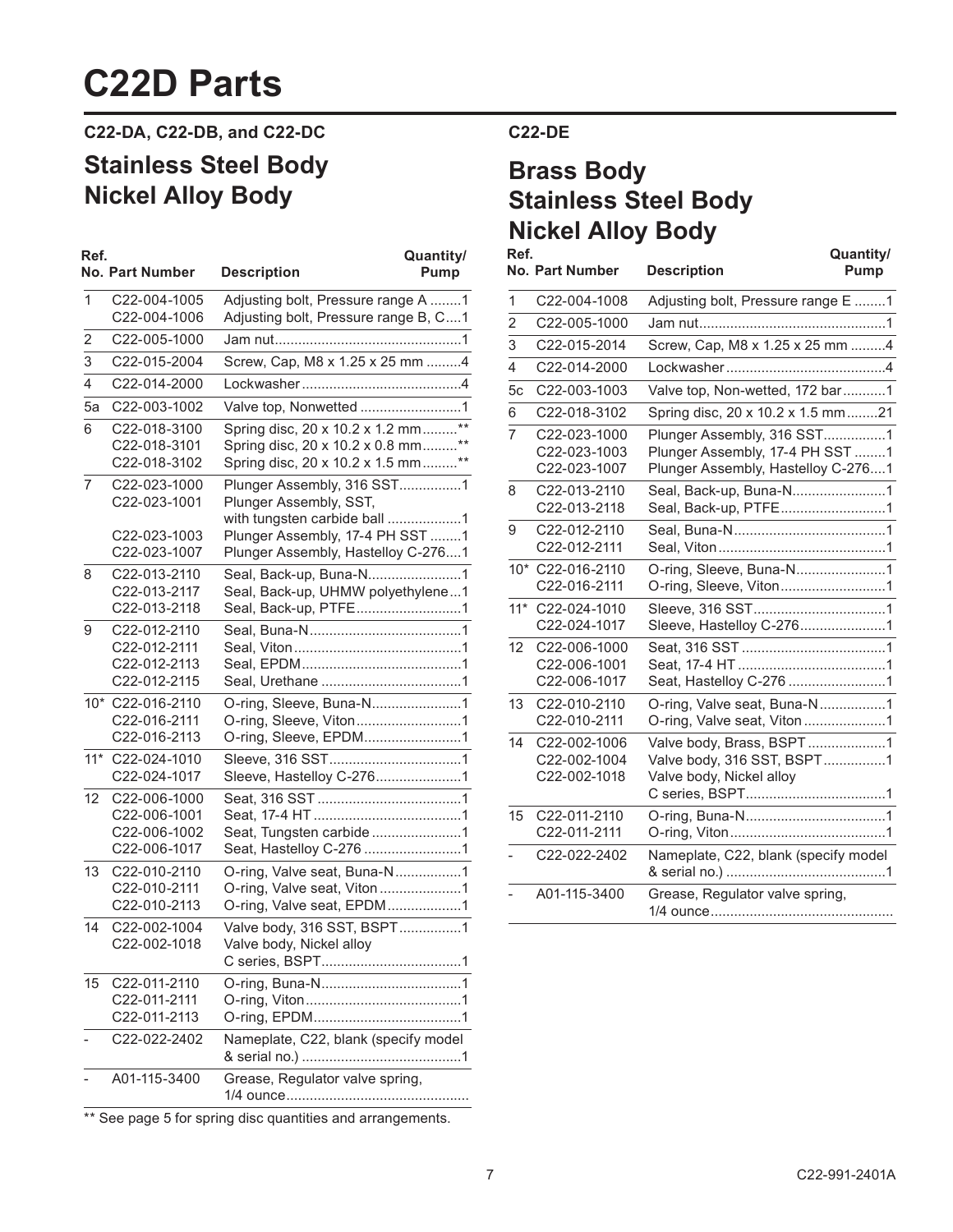## **C23D\$Parts**



**C23\*DA,\$C23\*DB,\$\$and\$C23\*DC**

### **Brass Body**

| Ref.                 | <b>No. Part Number</b>                                       | Quantity/<br><b>Description</b><br>Pump                                                                                 |
|----------------------|--------------------------------------------------------------|-------------------------------------------------------------------------------------------------------------------------|
| 1                    | C23-004-1005<br>C23-004-1006<br>C23-004-1007                 | Adjusting bolt, Pressure range A 1<br>Adjusting bolt, Pressure range B 1<br>Adjusting bolt, Pressure range C 1          |
| $\overline{2}$       | C23-005-1000                                                 |                                                                                                                         |
| 3                    | G10-087-2010                                                 | Screw, Cap, M10 x 1.5 x 30 mm4                                                                                          |
| 4                    | G25-048-2010                                                 |                                                                                                                         |
| 5a<br>5 <sub>b</sub> | C23-003-1002<br>C23-003-1000                                 | Valve top. Nonwetted 1                                                                                                  |
| 6                    | C23-018-3100<br>C23-018-3101                                 | Spring disc, 28 x 12.2 x 1.5 mm**<br>Spring disc, 28 x 12.2 x 1.0 mm**                                                  |
| 7                    | C23-023-1100<br>C23-023-1101<br>C23-023-1103                 | Plunger Assembly, 316 SST1<br>Plunger Assembly, SST,<br>with tungsten carbide ball 1<br>Plunger Assembly, 17-4 PH SST 1 |
|                      | C23-023-1117                                                 | Plunger Assembly, Hastelloy C-2761                                                                                      |
| 8                    | C23-013-2110<br>C23-013-2117<br>C23-013-2118                 | Seal, Back-up, Buna-N1<br>Seal, Back-up, UHMW polyethylene1<br>Seal, Back-up, PTFE1                                     |
| 9                    | C23-012-2110<br>C23-012-2111<br>C23-012-2113<br>C23-012-2115 |                                                                                                                         |
|                      | 10* C23-016-2110<br>C23-016-2111<br>C23-016-2113             | O-ring, Sleeve, Viton1<br>O-ring, Sleeve, EPDM1                                                                         |
| $11*$                | C23-024-1010<br>C23-024-1017                                 |                                                                                                                         |
| 12                   | C23-006-1000<br>C23-006-1001<br>C23-006-1002<br>C23-006-1017 | Seat, Tungsten carbide 1<br>Seat, Hastelloy C-276 1                                                                     |
| 13                   | C23-010-2110<br>C23-010-2111<br>C23-010-2113                 | O-ring, Valve seat, Buna-N1<br>O-ring, Valve seat, Viton1<br>O-ring, Valve seat, EPDM1                                  |
| 14                   | C23-002-1006                                                 | Valve body, Brass, BSPT1                                                                                                |
| 15                   | C23-011-2110<br>C23-011-2111<br>C23-011-2113                 |                                                                                                                         |
|                      | C23-022-2403                                                 | Nameplate, C23, blank (specify model                                                                                    |
|                      | A01-115-3400                                                 | Grease, Regulator valve spring,<br>1/4 ounce                                                                            |

\*\* See page 5 for spring disc quantities and arrangements.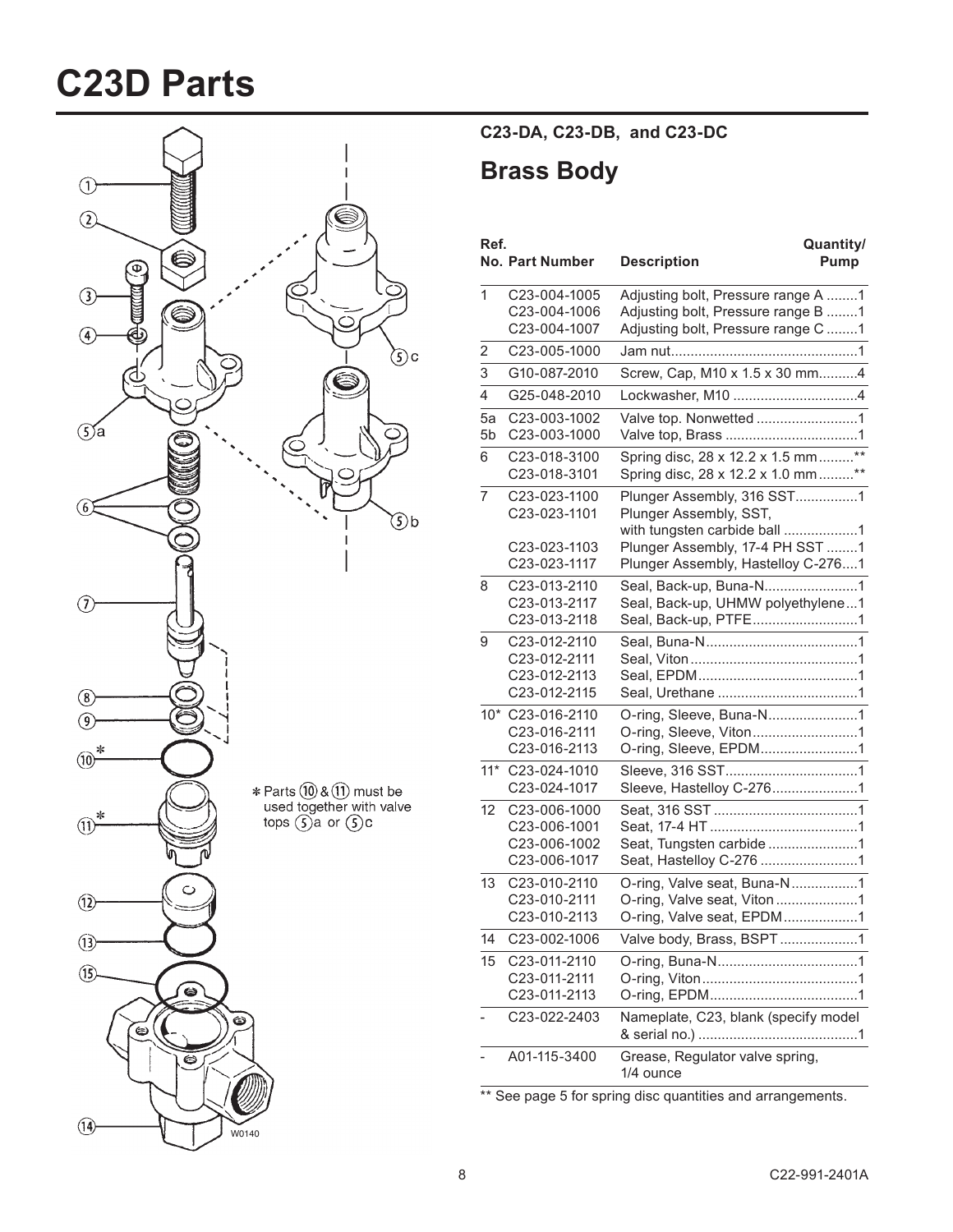## **C23D Parts**

**C23\*DA,\$C23\*DB,\$C23\*DC**

### **Stainless Steel Body Nickel Alloy Body**

| Ref.  | <b>No. Part Number</b>                                       | Quantity/<br><b>Description</b><br>Pump                                                                        |
|-------|--------------------------------------------------------------|----------------------------------------------------------------------------------------------------------------|
| 1     | C23-004-1005<br>C23-004-1006<br>C23-004-1007                 | Adjusting bolt, Pressure range A 1<br>Adjusting bolt, Pressure range B 1<br>Adjusting bolt, Pressure range C 1 |
| 2     | C23-005-1000                                                 |                                                                                                                |
| 3     | G10-087-2010                                                 | Screw, Cap, M10 x 1.5 x 30 mm4                                                                                 |
| 4     | G25-048-2010                                                 | Lockwasher, M10 4                                                                                              |
| 5a    | C23-003-1002                                                 |                                                                                                                |
| 6     | C23-018-3100<br>C23-018-3101                                 | Spring disc, 28 x 12.2 x 1.5 mm**<br>Spring disc, 28 x 12.2 x 1.0 mm **                                        |
| 7     | C23-023-1100<br>C23-023-1101                                 | Plunger Assembly, 316 SST1<br>Plunger Assembly, SST,<br>with tungsten carbide ball 1                           |
| 7     | C23-023-1103<br>C23-023-1117                                 | Plunger Assembly, 17-4 PH SST 1<br>Plunger Assembly, Hastelloy C-2761                                          |
| 8     | C23-013-2110<br>C23-013-2117<br>C23-013-2118                 | Seal, Back-up, Buna-N1<br>Seal, Back-up, UHMW polyethylene1<br>Seal, Back-up, PTFE1                            |
| 9     | C23-012-2110<br>C23-012-2111<br>C23-012-2113<br>C23-012-2115 |                                                                                                                |
|       | 10* C23-011-2110<br>C23-011-2111<br>C23-011-2113             | O-ring, Sleeve, Buna-N1<br>O-ring, Sleeve, Viton1<br>O-ring, Sleeve, EPDM1                                     |
| $11*$ | C23-024-1010<br>C23-024-1017                                 | Sleeve, Hastelloy C-2761                                                                                       |
| 12    | C23-006-1000<br>C23-006-1001<br>C23-006-1002<br>C23-006-1017 | Seat, Tungsten carbide 1<br>Seat, Hastelloy C-276 1                                                            |
| 13    | C23-010-2110<br>C23-010-2111<br>C23-010-2113                 | O-ring, Valve seat, Buna-N1<br>O-ring, Valve seat, Viton1<br>O-ring, Valve seat, EPDM1                         |
| 14    | C23-002-1004<br>C23-002-1018                                 | Valve body, 316 SST, BSPT1<br>Valve body. Nickel alloy                                                         |
| 15    | C23-011-2110<br>C23-011-2111<br>C23-011-2113                 |                                                                                                                |
|       | C23-022-2403                                                 | Nameplate, C23, blank (specify model                                                                           |
|       | A01-115-3400                                                 | Grease, Regulator valve spring,                                                                                |

\*\* See page 5 for spring disc quantities and arrangements.

### **C23\*DE**

## **Brass Body Stainless Steel Body Nickel Alloy Body**

| Ref.           | <b>No. Part Number</b>                       | Quantity/<br><b>Description</b><br>Pump                                                             |
|----------------|----------------------------------------------|-----------------------------------------------------------------------------------------------------|
| 1              | C23-004-1008                                 | Adjusting bolt, Pressure range E 1                                                                  |
| $\overline{2}$ | C23-005-1000                                 |                                                                                                     |
| 3              | G03-068-2010                                 | Screw, Cap, M10 x 1.5 x 40 mm4                                                                      |
| 4              | G25-048-2010                                 | Lockwasher, M10 4                                                                                   |
| 5c             | C23-003-1003                                 | Valve top, Brass, 172 bar 1                                                                         |
| 6              | C23-018-3100                                 | Spring disc, 28 x 12.2 x 1.5 mm28                                                                   |
| $\overline{7}$ | C23-023-1100<br>C23-023-1103<br>C23-023-1117 | Plunger Assembly, 316 SST1<br>Plunger Assembly, 17-4 PH SST 1<br>Plunger Assembly, Hastelloy C-2761 |
| 8              | C23-013-2110<br>C23-013-2118                 | Seal, Back-up, Buna-N1<br>Seal, Back-up, PTFE1                                                      |
| 9              | C23-012-2110<br>C23-012-2111                 |                                                                                                     |
|                | 10* C23-016-2110<br>C23-016-2111             | O-ring, Sleeve, Viton1                                                                              |
| $11*$          | C23-024-1010<br>C23-024-1017                 | Sleeve, Hastelloy C-2761                                                                            |
| 12             | C23-006-1000<br>C23-006-1001<br>C23-006-1017 | Seat, Hastelloy C-276 1                                                                             |
| 13             | C23-010-2110<br>C23-010-2111                 | O-ring, Valve seat, Buna-N1<br>O-ring, Valve seat, Viton1                                           |
| 14             | C23-002-1006<br>C23-002-1004<br>C23-002-1018 | Valve body, Brass, BSPT1<br>Valve body, 316 SST, BSPT1<br>Valve body, Nickel alloy                  |
| 15             | C23-011-2110<br>C23-011-2111                 |                                                                                                     |
|                | C23-022-2403                                 | Nameplate, C23, blank (specify model                                                                |
|                | A01-115-3400                                 | Grease, Regulator valve spring,                                                                     |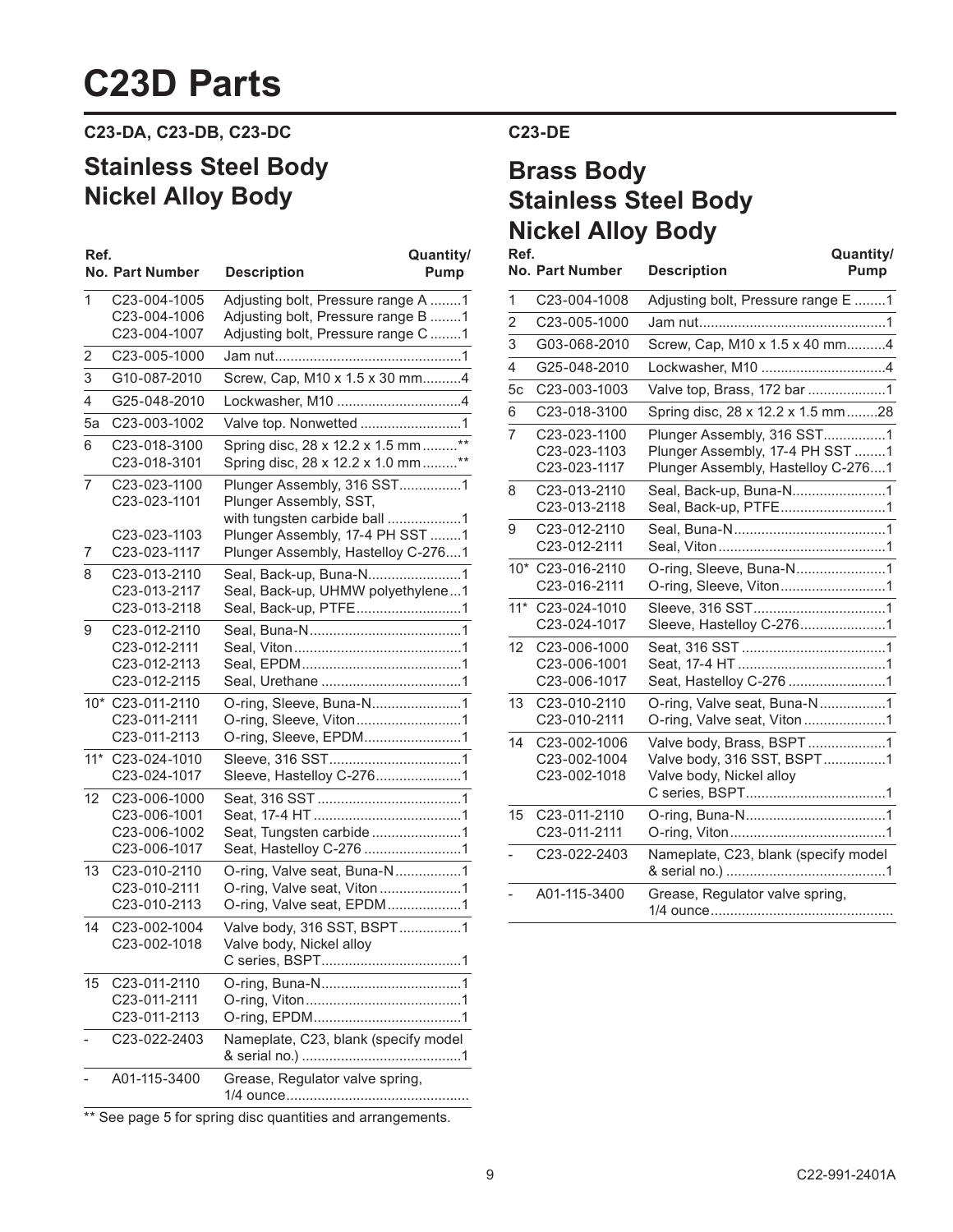

**C24\*DA,\$C24\*DB,\$and\$C24\*DC**

## **Brass Body Stainless Steel Body Nickel Alloy Body**

| Ref.         | <b>No. Part Number</b>                                       | Quantity/<br><b>Description</b><br>Pump                                                                                                                       |
|--------------|--------------------------------------------------------------|---------------------------------------------------------------------------------------------------------------------------------------------------------------|
| $\mathbf{1}$ | C24-004-1005<br>C24-004-1006<br>C24-004-1007                 | Adjusting bolt, Pressure range A 1<br>Adjusting bolt, Pressure range B 1<br>Adjusting bolt, Pressure range C 1                                                |
| 2            | C24-005-1000                                                 |                                                                                                                                                               |
| 3            | G35-081-2010                                                 | Screw, Cap, M12 x 1.75 x 40 mm4                                                                                                                               |
| 4            | G35-084-2010                                                 | Lockwasher, M12 4                                                                                                                                             |
| 5            | C24-003-1000<br>C24-003-1001<br>C24-003-1002                 | Valve top, 316 SST1<br>Valve top, Nickel alloy C series1                                                                                                      |
| 6            | C24-018-3100<br>C24-018-3102                                 | Spring disc, 35.5 x 18.3 x 2.0 mm**<br>Spring disc, 35.5 x 18.3 x 1.2 mm**                                                                                    |
| 7            | C24-023-1100<br>C24-023-1101<br>C24-023-1102<br>C24-023-1103 | Plunger Assembly, 316 SST1<br>Plunger Assembly, SST,<br>with tungsten carbide ball 1<br>Plunger Assembly, Hastelloy C-2761<br>Plunger Assembly, 17-4 PH SST 1 |
| 8            | C24-013-2110<br>C24-013-2118                                 | Seal, Back-up, Buna-N1<br>Seal, Back-up, Viton1                                                                                                               |
| 9            | C24-012-2110<br>C24-012-2111<br>C24-012-2113                 |                                                                                                                                                               |
| 12           | C24-006-1000<br>C24-006-1001<br>C24-006-1002<br>C24-006-1003 | Seat, Tungsten carbide 1<br>Seat, Hastelloy C-276 1                                                                                                           |
| 13           | C23-010-2110<br>C23-010-2111<br>C23-010-2113                 | O-ring, Valve seat, Buna-N1<br>O-ring, Valve seat, Viton1<br>O-ring, Valve seat, EPDM1                                                                        |
| 14           | C24-002-1006<br>C24-002-1007<br>C24-002-1008                 | Valve body, Brass, BSPT1<br>Valve body, 316 SST, BSPT1<br>Valve body, Nickel alloy                                                                            |
| 15           | C24-011-2110<br>C24-011-2111<br>C24-011-2113                 |                                                                                                                                                               |
|              | C24-022-2401                                                 | Nameplate, C24, blank (specify model                                                                                                                          |
|              | A01-115-3400                                                 | Grease, Regulator valve spring,                                                                                                                               |

\*\* See page 5 for spring disc quantities and arrangements.